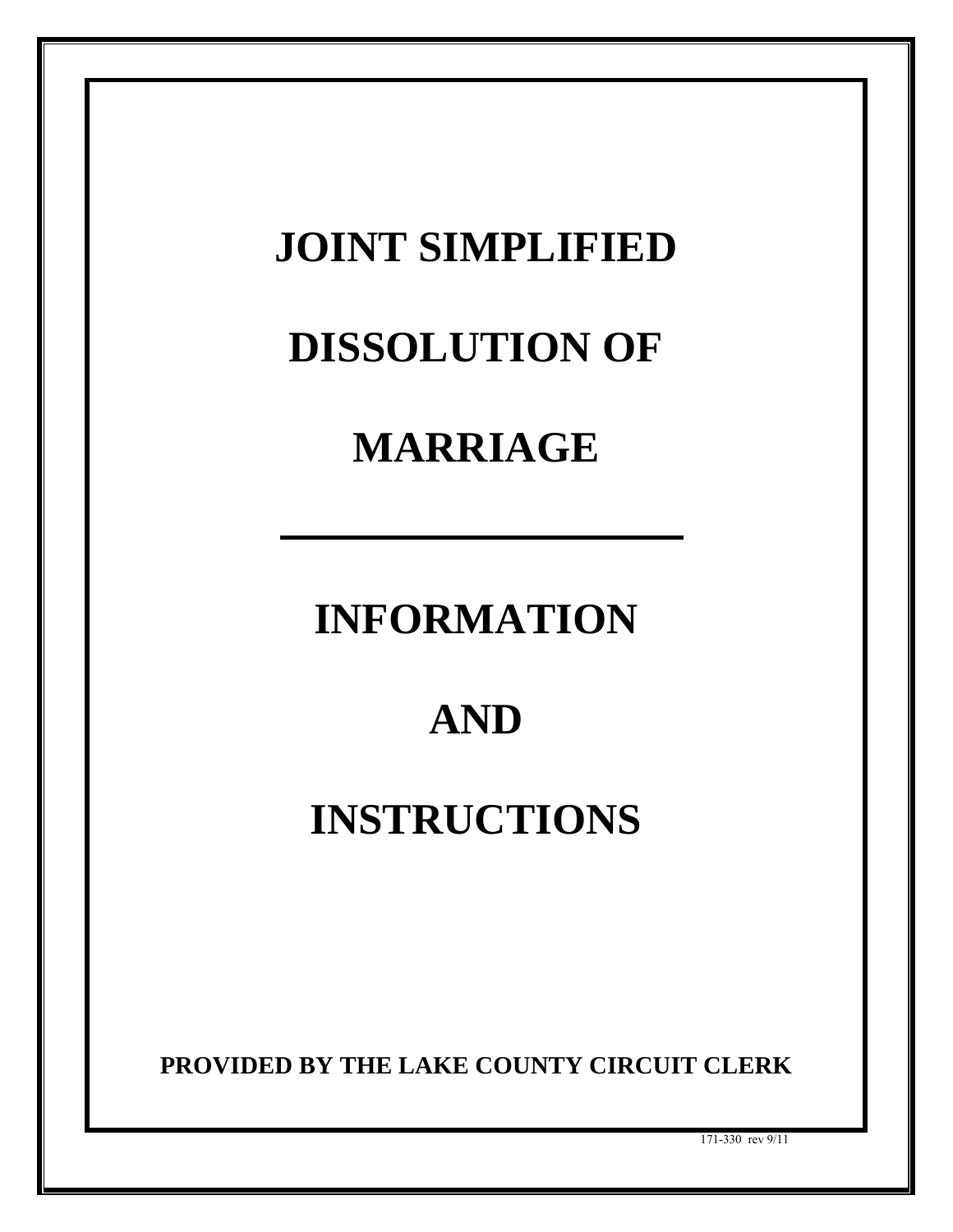This packet is being provided to you along with the necessary forms for filing a joint simplified petition for dissolution of marriage. This type of dissolution procedure is not available to everyone – there are limitations on, among other items, the length of the marriage, the amount of property owned and income of the parties. You should read this brochure carefully to see if this procedure is available to you. This brochure also includes general information on dissolutions of marriages and instructions for completing the forms.

## **GENERAL INFORMATION CONCERNING JOINT SIMPLIFIED DISSOLUTION OF MARRIAGE**

A dissolution of marriage (commonly referred to as a divorce) is a serious legal step which should not be taken without considerable thought. If you are considering such a proceeding, you should note the following:

- It is in the best interests of each of the parties to consult attorneys regarding the dissolution of their marriage, and that the service of attorneys may be obtained.
- The parties should not rely exclusively on the brochure, and the brochure is intended only as a guide for self-representation.
- If the parties waive their rights to maintenance, neither party can in the future obtain maintenance from the other.
- **A judgment of dissolution of marriage permanently adjudicates all financial rights arising out of your marriage, including the right to property in the name of one's spouse and the right to support from one's spouse (maintenance or alimony), that a judgment is final, and the parties waive their right to appeal, except that neither party is barred from instituting an action to set aside a final judgment for fraud, duress, accident, mistake, or other grounds at law or in equity.**
- The parties to the marriage remain married persons and cannot remarry until a judgment dissolving the marriage is entered.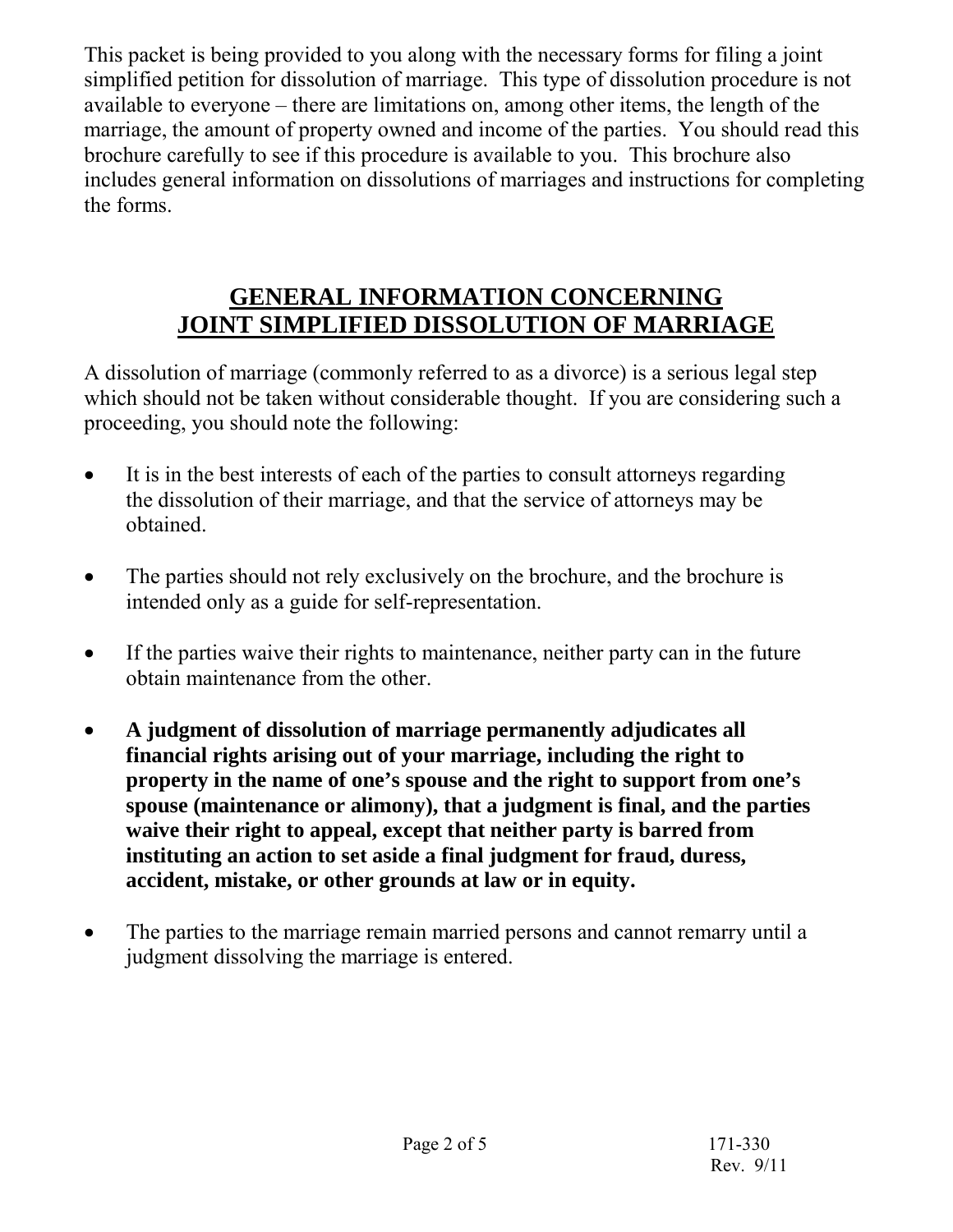## **WHO MAY USE THE JOINT SIMPLIFIED DISSOLUTION OF MARRIAGE PROCEDURE?**

To use the Joint Simplified Dissolution of Marriage procedure, the following must apply to you and your spouse.

- Irreconcilable differences have caused the irretrievable breakdown of your marriage. All efforts at reconciliation of the differences have failed and future attempts at reconciliation would not be in the best interest of you and your spouse.
- You and your spouse must have lived separate and apart for at least six months and you must be willing to waive the requirement for a two year separation before obtaining a dissolution on the grounds of irreconcilable differences.
- You must have been married less than eight (8) years and either you or your spouse (or both) must have lived in the State of Illinois for at least ninety (90) days immediately prior to filing for the dissolution.
- No children were born to or adopted by you and your spouse during your relationship and the wife is not now pregnant.
- Your joint, annual, gross income from all sources must be less than \$35,000.00. The total value of marital property you and your spouse own, less any encumbrances (amount owed on the property, such as the amount owed on a car loan), must be less than \$10,000.00. Neither you nor your spouse may own any real estate. Neither you nor your spouse may have a gross annual income in excess of \$20,000.00
- You and your spouse each must be willing to permanently give up any right to maintenance (alimony).
- You and your spouse must have disclosed to each other all assets each of you have, and disclosed all tax returns filed during your marriage.
- You and your spouse must sign a written agreement dividing between yourselves all marital assets worth more than \$100.00 and dividing responsibility for all debts and liabilities. You must divide the property and sign and exchange all documents (such as automobile titles, etc.) necessary to carry out the agreement before any court hearing.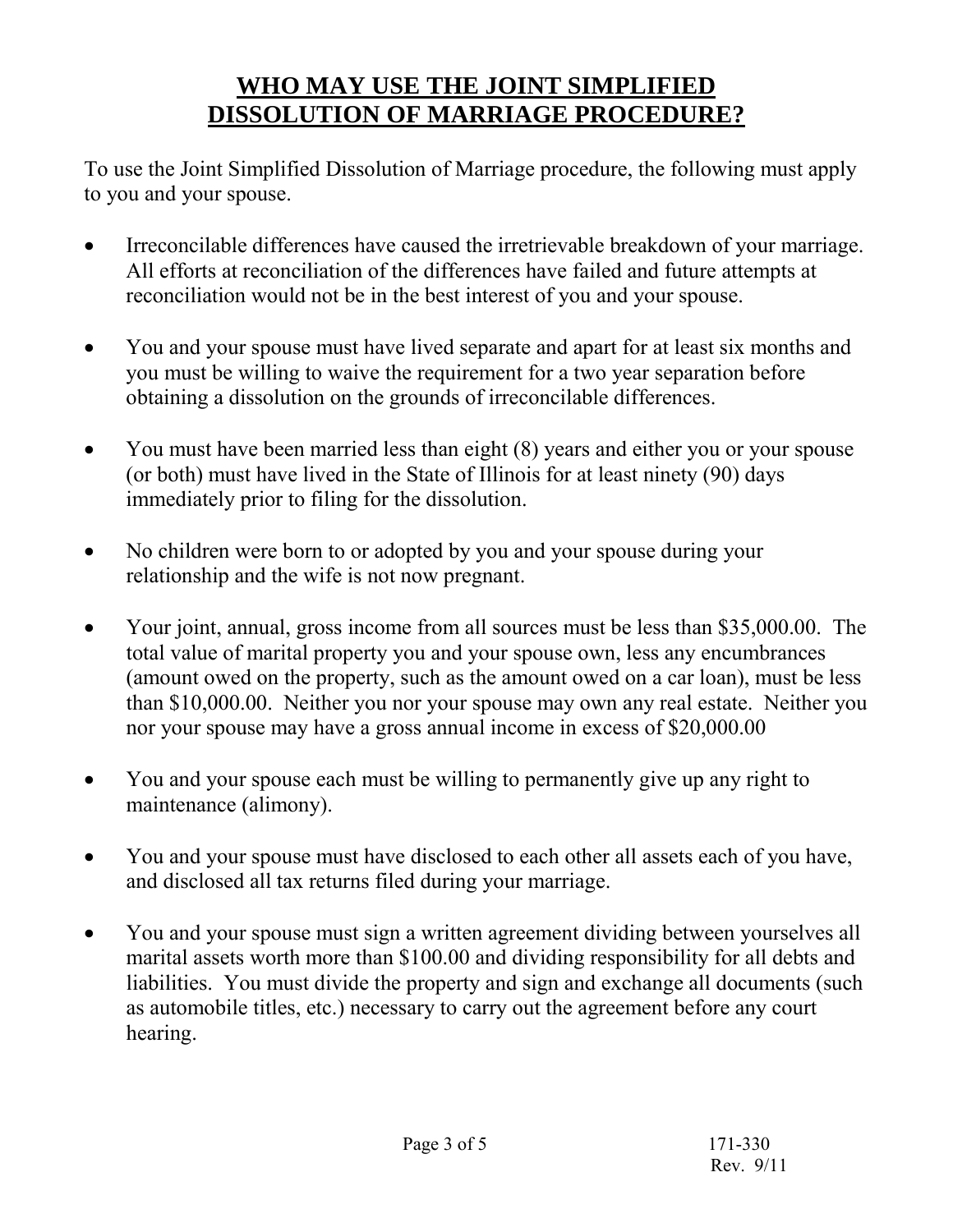• You and your spouse must waive any right you may have to a bifurcated hearing on your dissolution petition (a hearing held in two parts, one to decide the issues related to granting the dissolution and another to decide any property of other issues).

## **INSTRUCTIONS FOR COMPLETING THE FORMS**

There are three forms which must be completed for obtaining a joint simplified dissolution of marriage. All of these forms have been drafted to self-explanatory and as easy to complete as possible.

Forms: Joint Affidavit Regarding Separation of the Parties, Division of Property and Waiver of Bifurcated Hearing

Joint Petition for Simplified Dissolution of Marriage

Judgment for Dissolution of Marriage

With all three forms, you should either type the necessary information or neatly print the information in ink. Fill out all forms completely. Your Circuit Clerk will insert the number ("No.") on the Affidavit, Petition and Judgment. Even though this is a "Joint" petition, one of the parties must be designated as "Petitioner" and the other must be designated as a "Respondent". Traditionally, the party seeking the dissolution is the petitioner.

The "Joint Petition for Simplified Dissolution of Marriage" and the "Joint Affidavit Regarding Separation of the Parties, Division of Property and Waiver of Bifurcated Hearing" must be signed in front of a Notary Public. You should file a copy of your written agreement dividing marital assets, debts and liabilities at the time you file the Petition.

The "Judgment of Dissolution of Marriage" need not be signed in front of a Notary, but should be completed and signed by both parties (below the words "Approved as to Form and Content") before your hearing. The Judge will complete the "Entered" line and sign the Judgment if the dissolution is granted.

The fee to file for the dissolution is \$271.00 payable to the Lake County Circuit Clerk, cash, money order or Discover Card only, NO PERSONAL CHECKS.

You may make your own copies prior to filing or pay the Lake County Circuit Clerk \$2.00 for the first copy and \$.50 for each additional copy; cash, money order or Discover Card only, NO PERSONAL CHECKS.

Forms must be notarized prior to filing, the Clerk cannot notarize for you.